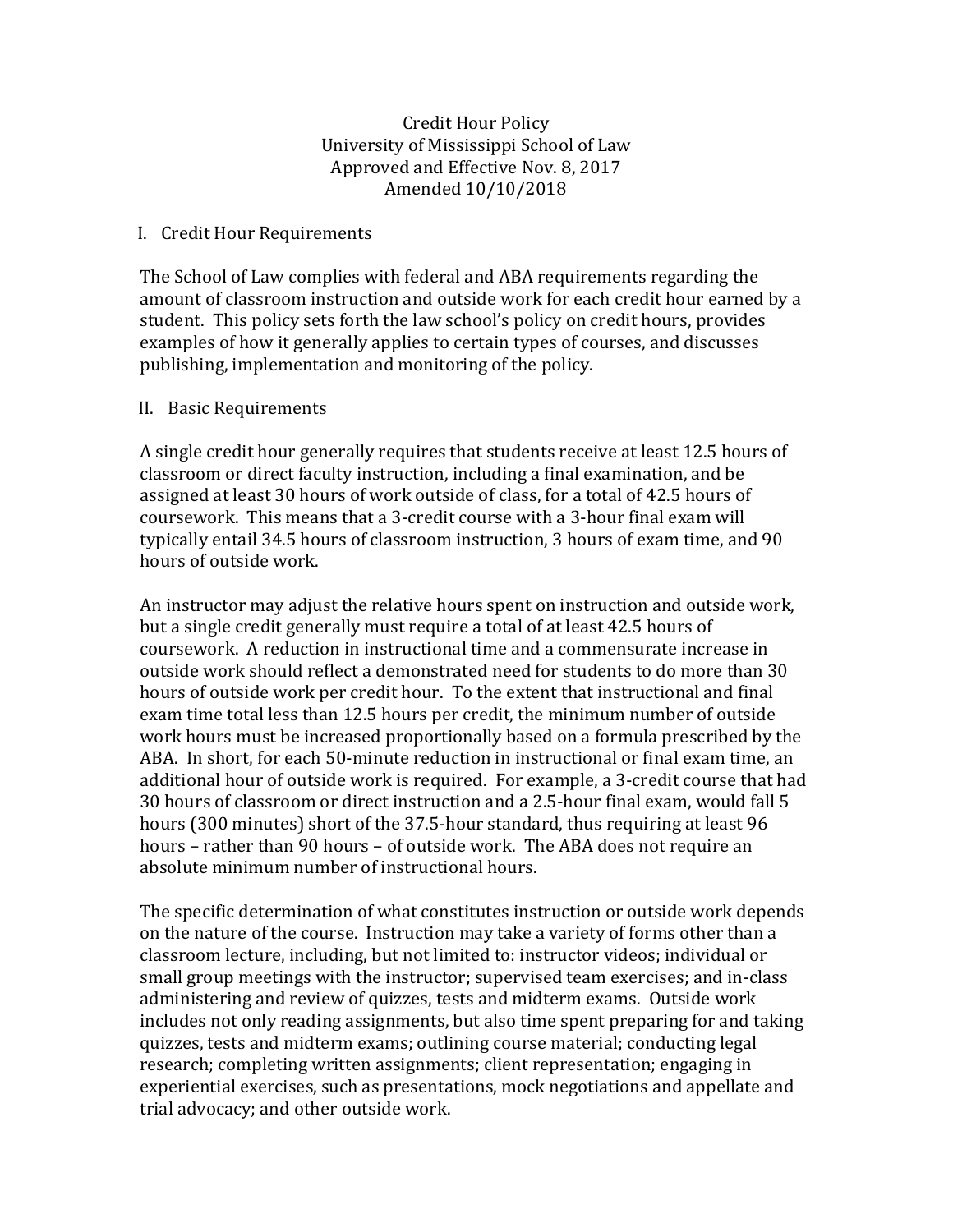# III. Application to Course Types

The credit hour requirement is applied to common types of courses in the following discussion. The following is a general application of the requirement. The syllabus for each course will set forth the specific means by which instructional and outside work requirements are met for that course. This list is for illustrative purposes.

- A. Doctrinal, 3-credit course with reading assignments and a 3-hour final exam. The course generally will entail at least 34.5 hours of classroom or direct faculty instruction, at least 90 hours of outside work and a 3-hour final exam. Reading assignments totaling at least 420 pages, including textbooks, statutes, restatements or other assigned readings, are presumptively sufficient to meet the 90-hour outside work requirement (or, for a 1- or 2 credit course, 140 or 280 pages to meet the 30- or 60-hour requirement, respectively).
- B. Doctrinal, 3-credit course with reading and non-reading assignments and a 3-hour final exam. Many courses require outside work other than reading assignments, such as written assignments, advocacy exercises, quizzes, and other course-related assignments. Like the traditional doctrinal class described in Part A, this type of course generally will entail 34.5 hours of instruction, 90 hours of outside work and a 3-hour final exam. The counting of reading assignments toward the outside work requirement as described in Part A also applies to this type of course.

Instructors may reduce reading assignments commensurate with the number of hours required for non-reading assignments. For example, if students are given a written assignment for class rather than a reading assignment, the hours required for the written assignment may substitute for reading assignment hours for purposes of meeting the 90-hour outside work minimum.

- C. 2-Week, 3-Credit Intersession Classes. Intersession classes are subject to the same requirements described above – at least 42.5 hours of instructional time and outside work per credit hour. Outside work requirements are subject to the guidance in Parts A and B, with one exception. To the extent that outside work done during the 2-week class period does not entail sufficient hours, instructors may need to assign additional outside work to be done before the first class and/or after the last class.
- D. Writing Class for 3 credits and a final written product. Writing classes (this includes writing "seminars") are generally required to provide no less than 37.5 hours of instruction (3 more hours than for doctrinal classes because there is no 3-hour final exam). To the extent that drafting and editing a final written product constitutes the only source of outside work for the course, a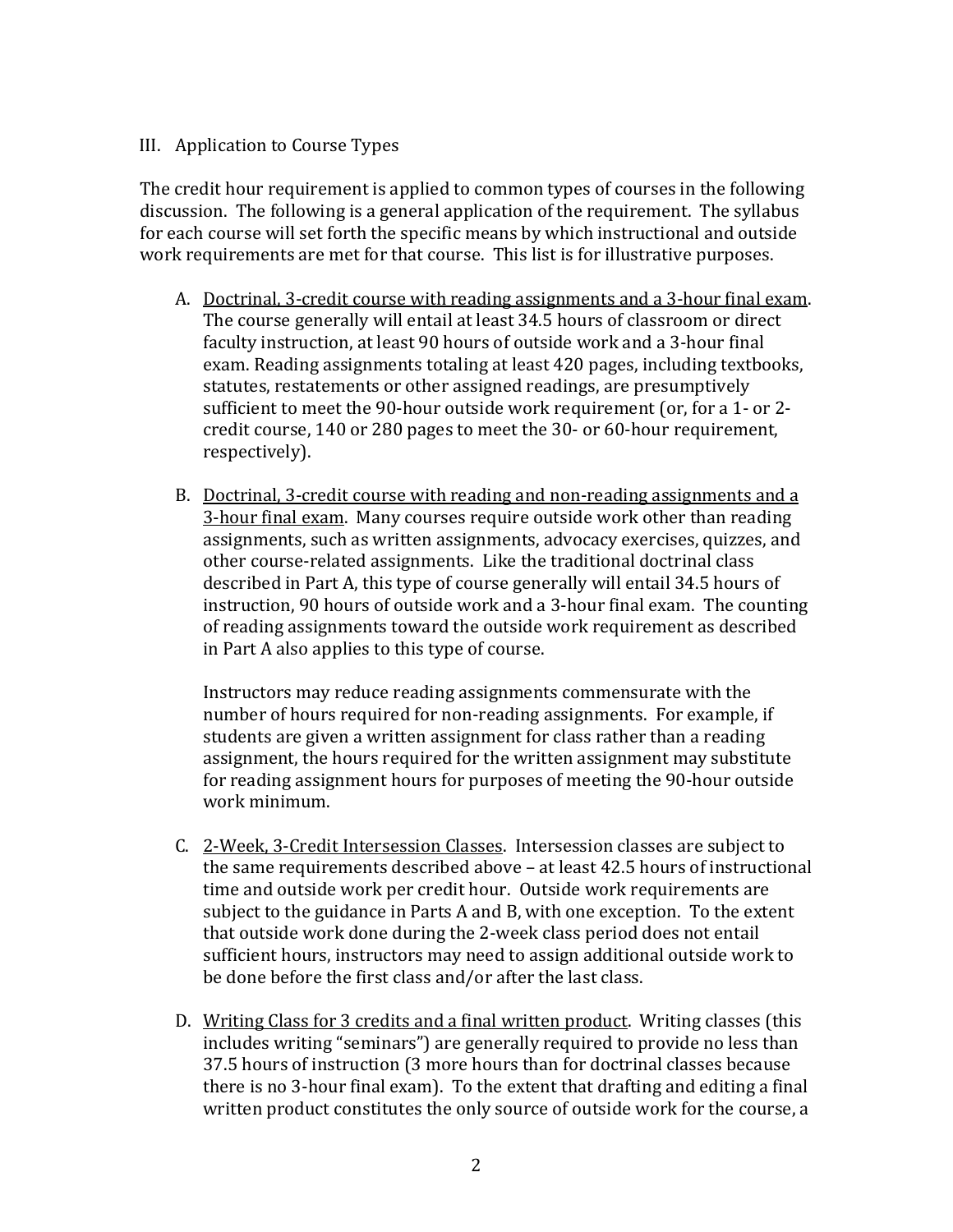paper or other written work product totaling at least 9,000 words is presumptively sufficient to satisfy the 90-hour outside work minimum (or at least 3,000 or 6,000 words to satisfy a 30- or 60-hour outside work minimum, respectively). Outside work other than work in the written product, such as reading assignments, preparing class presentations, experiential exercises or other outside academic work may allow for a commensurate reduction in the minimum word requirement for a final written product according to the same principles set forth above in Parts A and B. For example, a paper or other written work product totaling at least 7,000 words combined with reading assignments totaling at least 95 pages would presumptively satisfy the outside work requirement.

- E. Independent Study for 1 to 3 credits and a written product(s). An independent study with a written product(s) requirement is subject to the same credit hour requirement that applies to a writing class, as described immediately above. To the extent that an independent study requires less than 12.5 hours of instruction per credit hour, the independent study shall require a 1-hour increase in outside work for every 50-minute reduction in instructional time, including a commensurate increase in the minimum word length necessary for a written product(s) alone to be presumptively in compliance with the outside work requirement.
- F. Clinical Course for 3 credits. Like other courses, clinics may satisfy the credit hour requirement by providing for at least 42.5 hours of instruction and outside work. To the extent that a clinic requires less than 12.5 hours of instruction per credit hour, the clinic shall require a 1-hour increase in outside work for every 50-minute reduction in instructional time. The outside work requirement may be satisfied by means other than work on client matters, such as assigned reading and other academic work subject to the guidance provided in Parts A and B. For hours spent on *client* matters, instructors shall require students to submit copies of time sheets showing time spent and work done.
- G. Legal Research & Writing. First year Legal Writing & Research is required to provide no fewer than 42.5 hours of instructional time and student work per credit hour over the course of the semester. This requirement includes 12.5 hours of classroom instruction or other direct instruction via individual conferences or small group conferencing, and 30 hours of work outside of class that includes reading assignments, written exercises, quizzes, preparation of class presentations, research, drafts of writing projects, editing final papers, and preparation for oral argument.
- H. Advocacy Programs, Law Journal, Research Assistant and Pro Bono Program. Credit hours earned in connection with advocacy programs, law journals, or acting as a research assistant, or pursuant to the Pro Bono Program are subject to the same general standards described above, with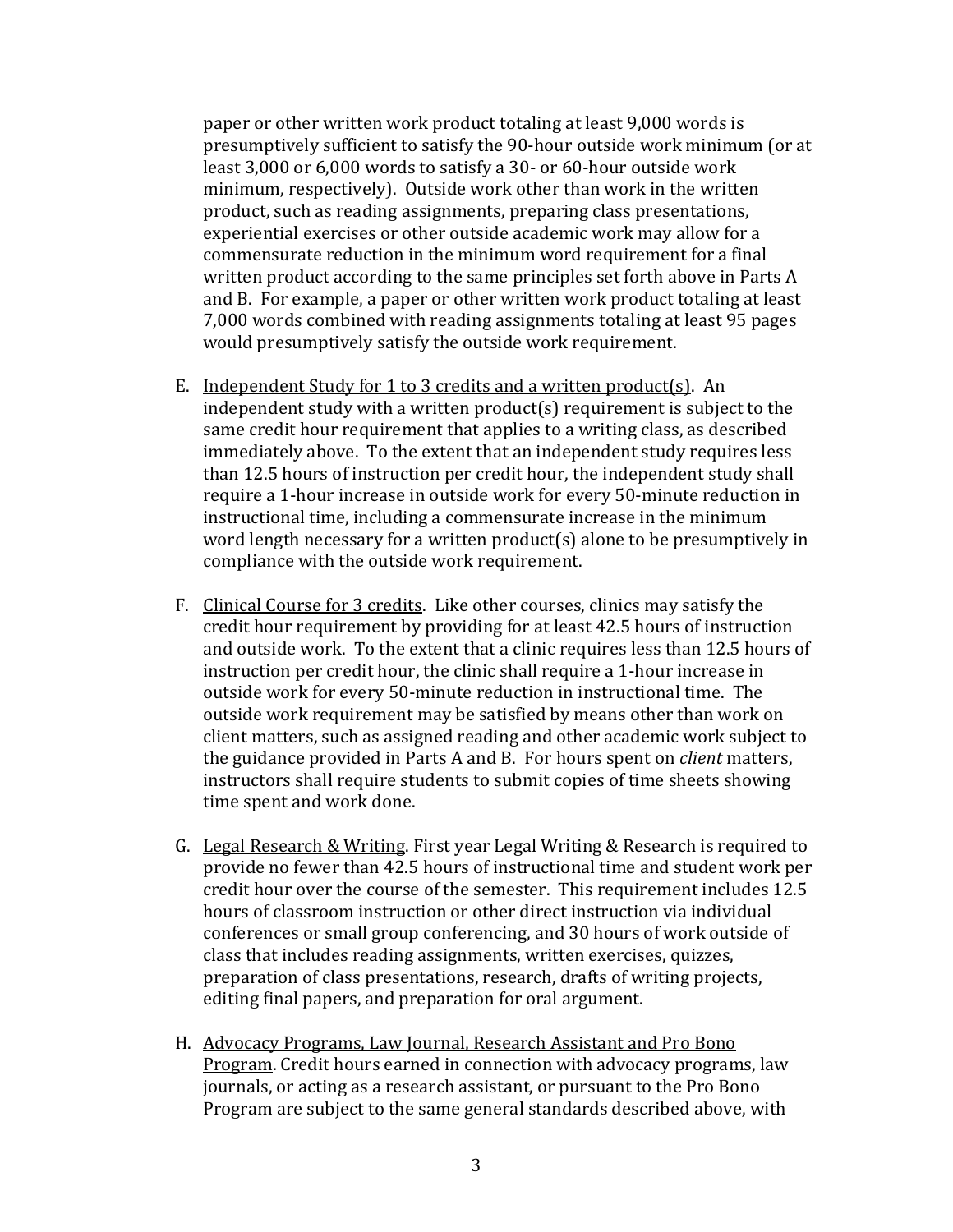the one exception. For each credit hour, the student must complete at 45 hours of outside work per credit hour, regardless of the amount of instruction received. For all outside work other than assigned reading and other academic work of the type subject to the guidance provided in Parts A and B, students shall submit copies of time sheets to their instructor that show time spent and work done.

- 1. With respect to students who are seeking a Z credit hour for participation in a co-curricular activity (The Mississippi Law Journal. the Journal of Space Law, The Mississippi Sports Law Review, the Moot Court Board, the Negotiation Board, the Trial Advocacy Board, or the Space Law Moot Court Team}, the faculty advisor for the cocurricular activity shall evaluate each student's educational achievement prior to awarding credit hours. The Mississippi Law Journal, the Journal of Space Law, The Mississippi Sports Law Review, the Moot Court Board, the Negotiation Board, and the Trial Advocacy Board, shall develop an internal policy establishing the method by which the faculty advisor will evaluate each student's educational achievement so as to ensure compliance with ABA Standard 305(c), requiring that "[e]ach student's educational achievement in such a course shall be evaluated by a faculty member." The Associate Dean for Academic Affairs shall review such internal policies.
- 2. The faculty director of the Pro Bono Initiative shall evaluate each student's educational achievement prior to awarding Z credit hours. The Pro Bono Initiative shall develop an internal policy establishing the method by which the faculty director will evaluate each student's educational achievement so as to ensure compliance with ABA Standard 305(c). requiring that "[e]ach student's educational achievement in such a course shall be evaluated by a faculty member." The Associate Dean for Academic Affairs shall review the internal policy.
- 3. Faculty members awarding Z credit hours to research assistants shall evaluate each student's educational achievement prior to awarding: credit.
- 4. To be awarded a Z credit hour for participation in a co-curricular activity or the Pro Bono Initiative, or for acting as a research assistant, the student's work must be of sufficient quality to merit a grade of "C" or better.